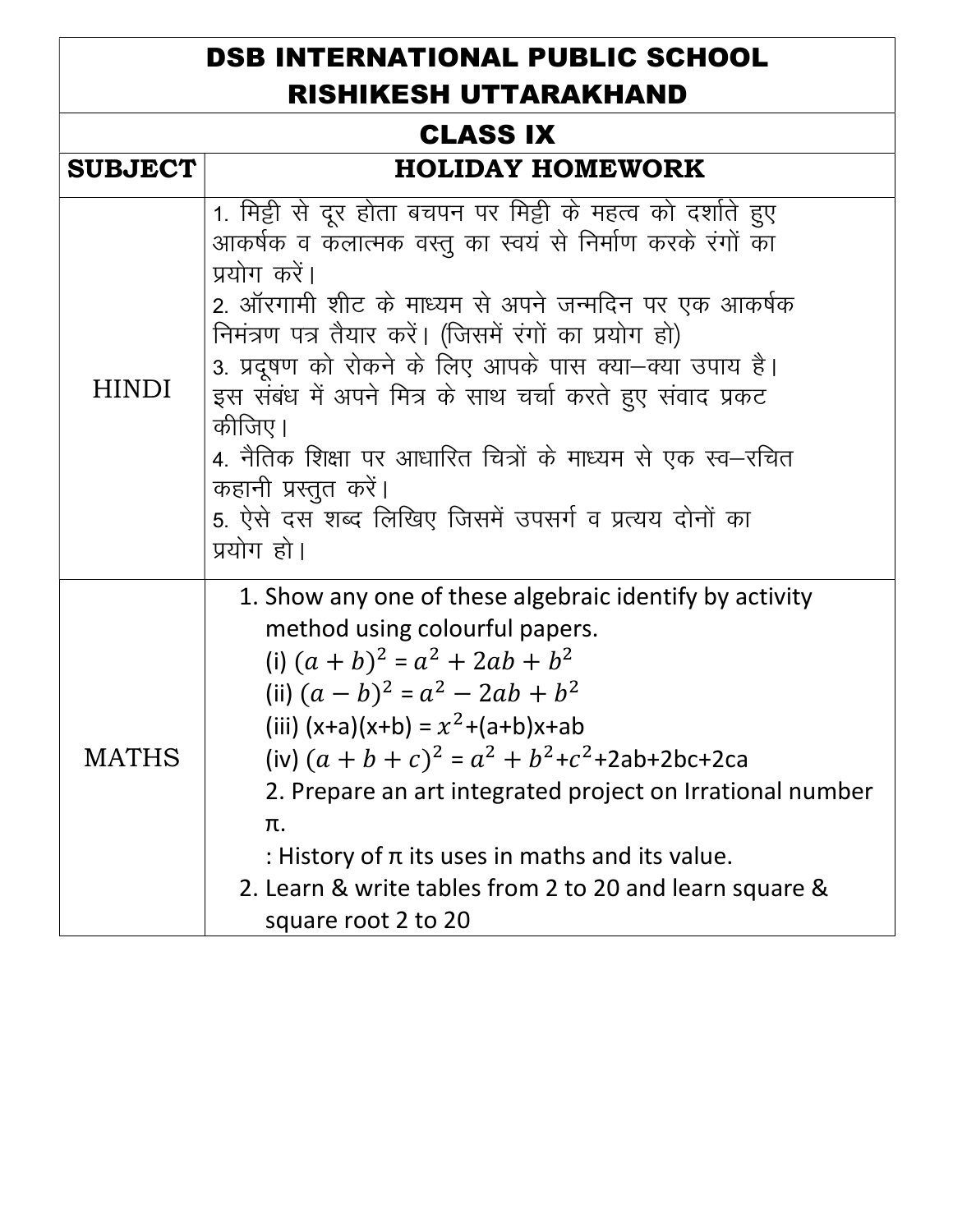| Social<br>Science     | Group 1 (odd roll number)<br>Activity $1$ – Make a project file on 'Democratic $v/s$ Non<br>democratic countries'<br>- You can add examples of 5 democratic and 5 non<br>democratic countries.<br>- Paste map or cut out of these countries<br>- Differentiate b/w Democratic and Non democratic<br>countries write down the merits and demerits of<br>both<br>Q. In your opinion which type of government is best<br>for a country and why?<br>To make it attractive add some important facts and<br>paste pictures<br>Group 2 (Even roll number)<br>Make a project file about your fundamental rights<br>provided by the constitution of your country and what<br>are the legal aspects of these Fundamental rights<br>Please mention articles accordingly<br>Also mention these Fundamental rights are taken from<br>which country.<br><b>Activity 2 - Associate yourself with a community</b><br>welfare work and prepare a report on it with relevant<br>evidences. |  |
|-----------------------|--------------------------------------------------------------------------------------------------------------------------------------------------------------------------------------------------------------------------------------------------------------------------------------------------------------------------------------------------------------------------------------------------------------------------------------------------------------------------------------------------------------------------------------------------------------------------------------------------------------------------------------------------------------------------------------------------------------------------------------------------------------------------------------------------------------------------------------------------------------------------------------------------------------------------------------------------------------------------|--|
| ART &<br><b>CRAFT</b> | 1- Do fabric print on cushion cover by using fabric colours<br>(for girls).<br>2- Do fabric print on five hankey by using fabric colours<br>(for boys).                                                                                                                                                                                                                                                                                                                                                                                                                                                                                                                                                                                                                                                                                                                                                                                                                  |  |

| Note: Revise for Unit Test. |  |
|-----------------------------|--|
|-----------------------------|--|